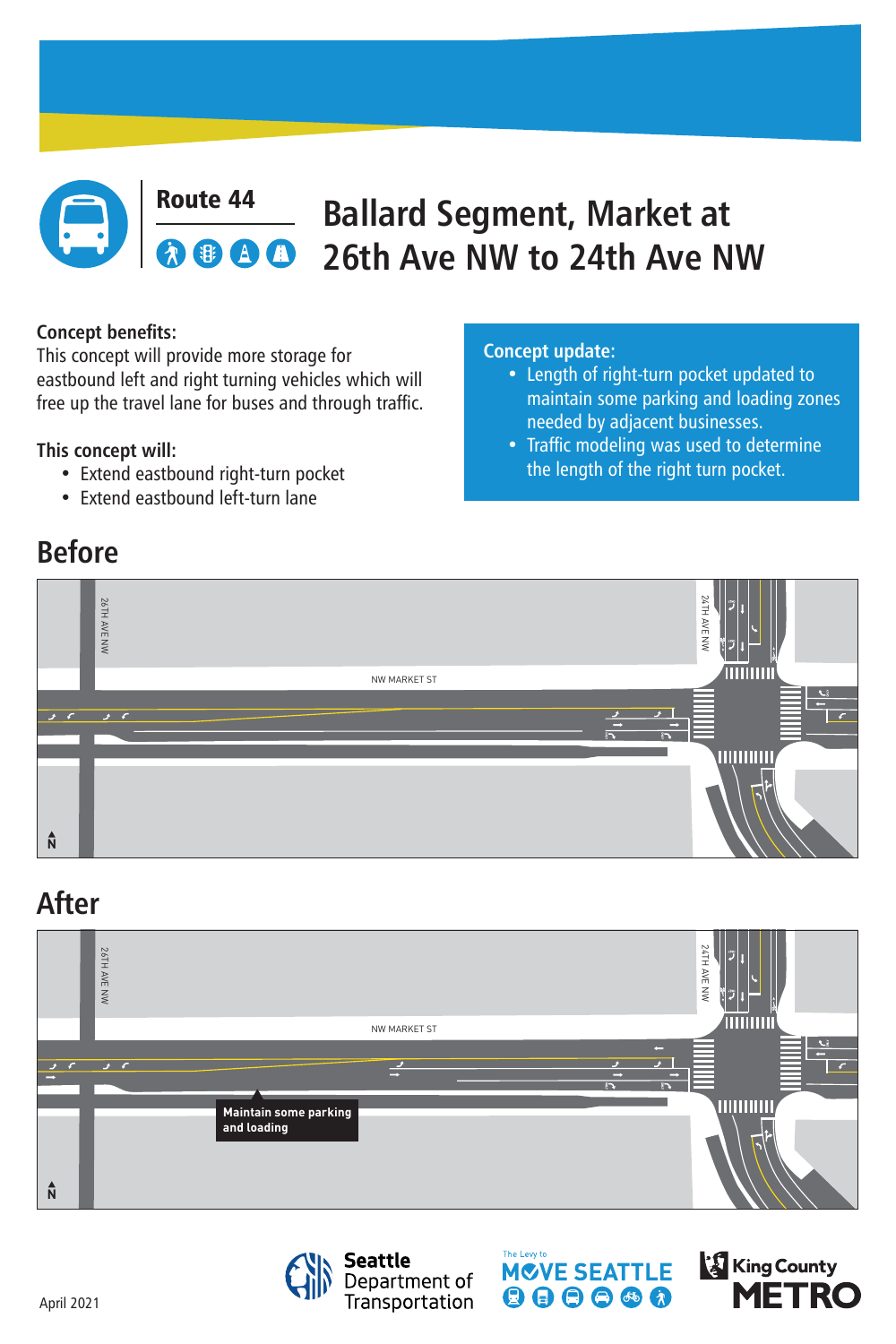April 2021



### Route 44 **Ballard Segment, NW Market St at**  AD **15th Ave NW**

# **Before**

# **After**





**Seattle** Department of<br>Transportation





**Concept benefits:** This concept will provide more storage for westbound left-turning vehicles and will eliminate cross-traffic turning conflicts which will allow the westbound through lanes to operate more efficiently for buses and through traffic.

## **This concept will:**

- Extend westbound double left-turn lane
- Restrict westbound left turn from grocery store driveway
- Add left-turn signal heads for eastbound and westbound traffic on NW Market St at 14th Ave NW